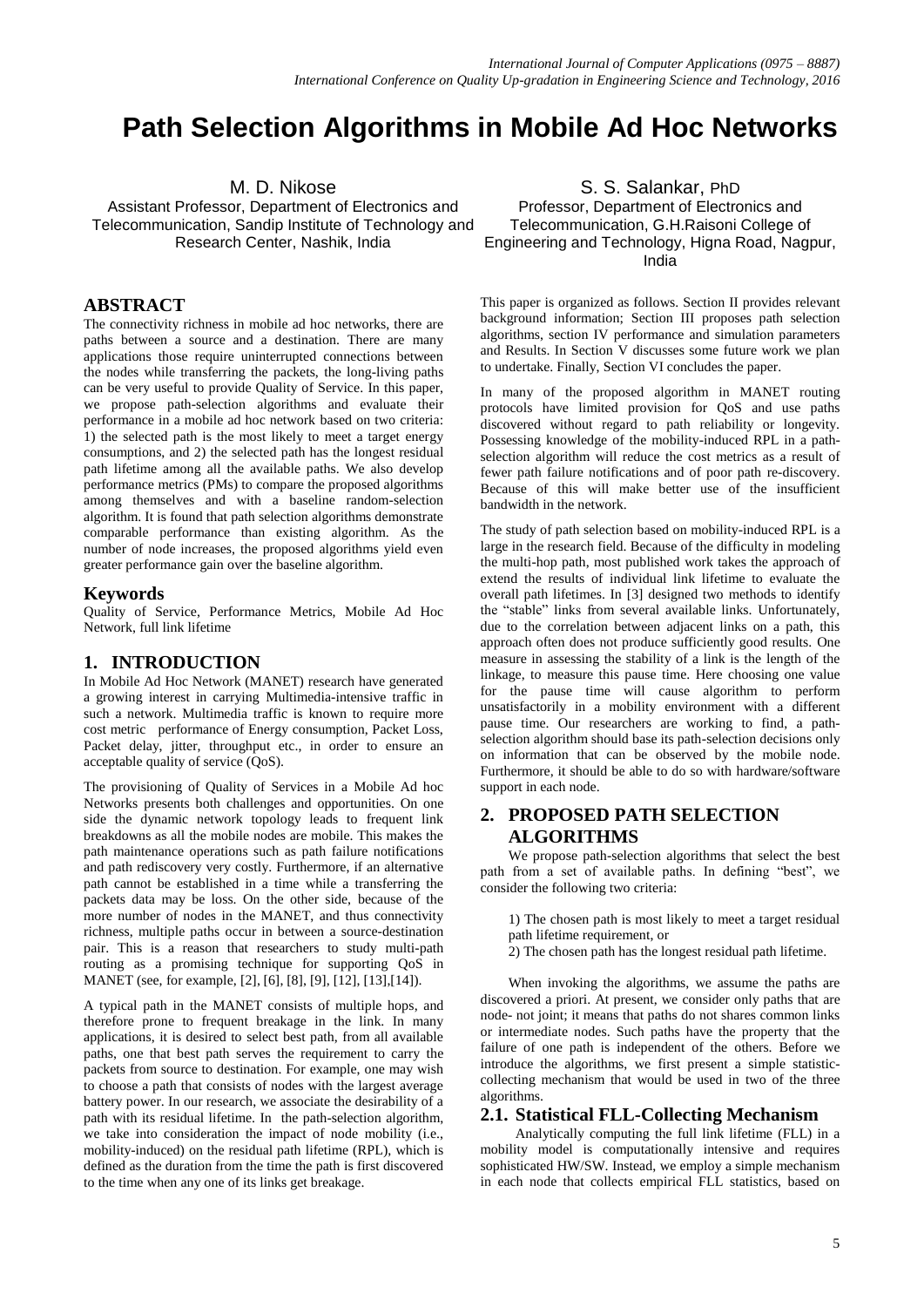which an algorithm makes path-selection decisions. A node A periodically broadcasts a beacon to identify itself. A neighbor node B which hears this beacon assumes there is a link from A to B. The FLL is therefore the entire duration between the first and last time Node B hears Node A's beacon. Each node continuously collects FLL statistics in this fashion until a sufficient number of FLLs has been collected. The generated FLL statistic is then used to create a histogram. From this point on, path-selection algorithms may be invoked using this histogram. A similar scheme was also used [4] in their work.

In our simulations, all the nodes operate under the same mobility model with the same set of mobility attribute values. This makes the network homogeneous, where a similar FLL histogram will be computed at each node. This mechanism is used differently in two of our three proposed path-selection algorithms.

#### **2.2.Path Selection Algorithm I (PSA1)**

During the initial phase of the network deployment, each mobile node collects FLL statistics to construct an FLL histogram. After a set Ψ of disjoint paths is discovered at the destination (using, e.g., Split Multi-path Routing [6]), each upstream node j along an Li-hop path i, where i i  $\varepsilon$ {1 ... ... . |  $|\Psi|$ } and  $j \in \{1, \ldots, L_i\}$  computes the probability that the link with its downstream neighbor k, denoted as  $l_{j,k}^{i}$  has a residual lifetime of at least T [sec] given its current age  $t_{ik}^i$ . The link age is easily obtained by counting the number of times Node j has heard the beacon from Node k. Denote  $\sim T_{ik}^{i}$  as the random variable of the residual lifetime of Link  $l(j;k)$  of Path i, and  $T_{ik}^{i}$  the corresponding full link lifetime.

The following relation holds:  $T_{ik}^i = T_{ik}^i + t_{ik}^i$  The required probability can be computed as:

$$
P_{jk}^{i}(\tau) = P\{T_{jk}^{i} \ge \tau | t_{jk}^{i} \} = P\{T_{jk}^{i} \ge \tau + t_{jk}^{i} | t_{jk}^{i} \}
$$

$$
=\frac{P\{T_{jk}^i \ge \tau + t_{jk}^i\}}{P\{T_{jk}^i \ge t_{jk}^i\}}\tag{1}
$$

The numerator and denominator in the third equality of Eq. 1 can be numerically computed from the FLL histogram that each node keeps. Node j then reports  $P_{ik}^{i}$  to the source node via the means of RouteReply (RREP) packets. Upon receiving the RREP, the source computes the probability of Path i's residual lifetime being at least, denoted  $p_i(\tau)$  as follows:

$$
P_i = \prod_{i=1}^{L_i} \{ P_{jk}^i(\tau) \}, \quad i \in \{1 \dots \dots \dots |\Psi| \}
$$
 (2)

Here, we make a simplified assumption that the residual link lifetimes along the path are treated as independent random variables. In reality, this is not true as correlation exists between two adjacent links that are incident on the same node. Nevertheless, we make this assumption since it is very difficult to incorporate the correlation factor in a multi-hop path.

The decision of selecting the path with the highest probability of meeting the target RPL of  $\tau$  [sec] is then given by:

$$
* = \arg \max\{P_i(\tau)\}\tag{3}
$$

If more than one path has the same  $P_i(\tau)$ , the shortest path (in hops) is chosen as i<sup>\*</sup>.

## **2.3 Path Selection Algorithm II (PSA2)**

As the destination discovers a set ª of paths each with Length Li[hops], for each path it sends back to the source in the reverse direction of a path an RREP packet. Each node that receives the RREP packet includes in it the age of the link between itself and its downstream neighbor. The node then passes on the packet to its predecessor on the path. When the source node receives the RREP, it now knows the age information of the path's constituent links. We define the path age of a Path i to be the age of the youngest link of the path:

$$
(4)
$$

The path-selection algorithm then chooses the path with the minimum age:

$$
i^* = \arg\min (a_i : i = 1, ..., ..., |\Psi|
$$
 (5)

 $i: j = 1, ..., ..., ..., L_i$ 

This simplistic path-selection algorithm, therefore, is based on the assertion that a younger path should have a longer residual path lifetime. When more than one path has the same path age, the shortest one in chosen as i\*.

## **3. PERFORMANCE EVALUATION**

All the nodes move with the random mobility (RM) model. In this model, each node independently and randomly chooses the speed and direction of the node, then travels for a constant time duration. At the end of this time period, the node, without pause, randomly chooses a new speed and direction, and repeats the above procedures. The node-disjoint path set is discovered by a multi-path Dijkstra's algorithm in our simulation. Treating the network from a graph-theoretic point of view, each time a path is found using Dijkstra's algorithm, all the intermediate nodes and links incident on them are removed from the graph, and the Dijkstra's algorithm is employed again to find the next path in the residual graph. We have shown previously through simulations that from a set of available paths, the shortest path tends to have a longer residual path lifetime than any longer path [5]. A path selection algorithm that simply chooses the shortest path from all available paths can generally achieve good performance. However, such an algorithm fails to handle situations in which some of the discovered paths are of equal length. Therefore, the performance evaluation below focuses on the special case of equal-length path sets.

## **3.1. Performance Metrics**

We develop two performance metrics to evaluate the effectiveness of the proposed algorithms. It is worth noting, first of all, that evaluating their ability to find a path that meets the target RPL requirement is not as straightforward as it appears. The target RPL is a system parameter in our simulation. If it is set too high, it is likely that none of the paths would meet this requirement; likewise, if the target RPL is set too low, all the paths would likely meet this requirement. Therefore, some adaptive normalization must be built into the performance metrics in order to compensate for the arbitrary choice of the target RPL and make the evaluation meaningful.

In the first performance metric (PM1), we compare each Proposed algorithm with a baseline random-selection algorithm to evaluate the former's ability to find a path that meets the target RPL requirement. The baseline algorithm arbitrarily selects a path from  $\Psi$ only if at least one path in  $\Psi$  meets the target RPL requirement. We devise two path selection reward schemes, one for the proposed algorithm, and the other for the baseline algorithm. Denote the path selected by the proposed algorithm asi<sup>\*</sup>. For the k-th experiment during the simulation, the reward scheme for the proposed algorithm making a pathselection decision is defined as:

$$
D_k = \begin{cases} 1, & T_{i^*} \ge \tau \\ 0, & 0.0 \end{cases}
$$
 (6)

Where  $T_i$  denotes the actual residual lifetime of i\*. The reward scheme for the baseline algorithm is defined as:

$$
E_{k} = \begin{cases} 0 & T_{i} < \forall_{i} \in \Psi \\ \frac{1}{|\Psi|} & 0.w \end{cases}
$$
 (7)

Denote  $N_{\Psi}$ as the total number of path-selection decisions for path-set size  $\Psi$  made during the simulation. PM1, denoted  $asy_1$ , is therefore defined as follows: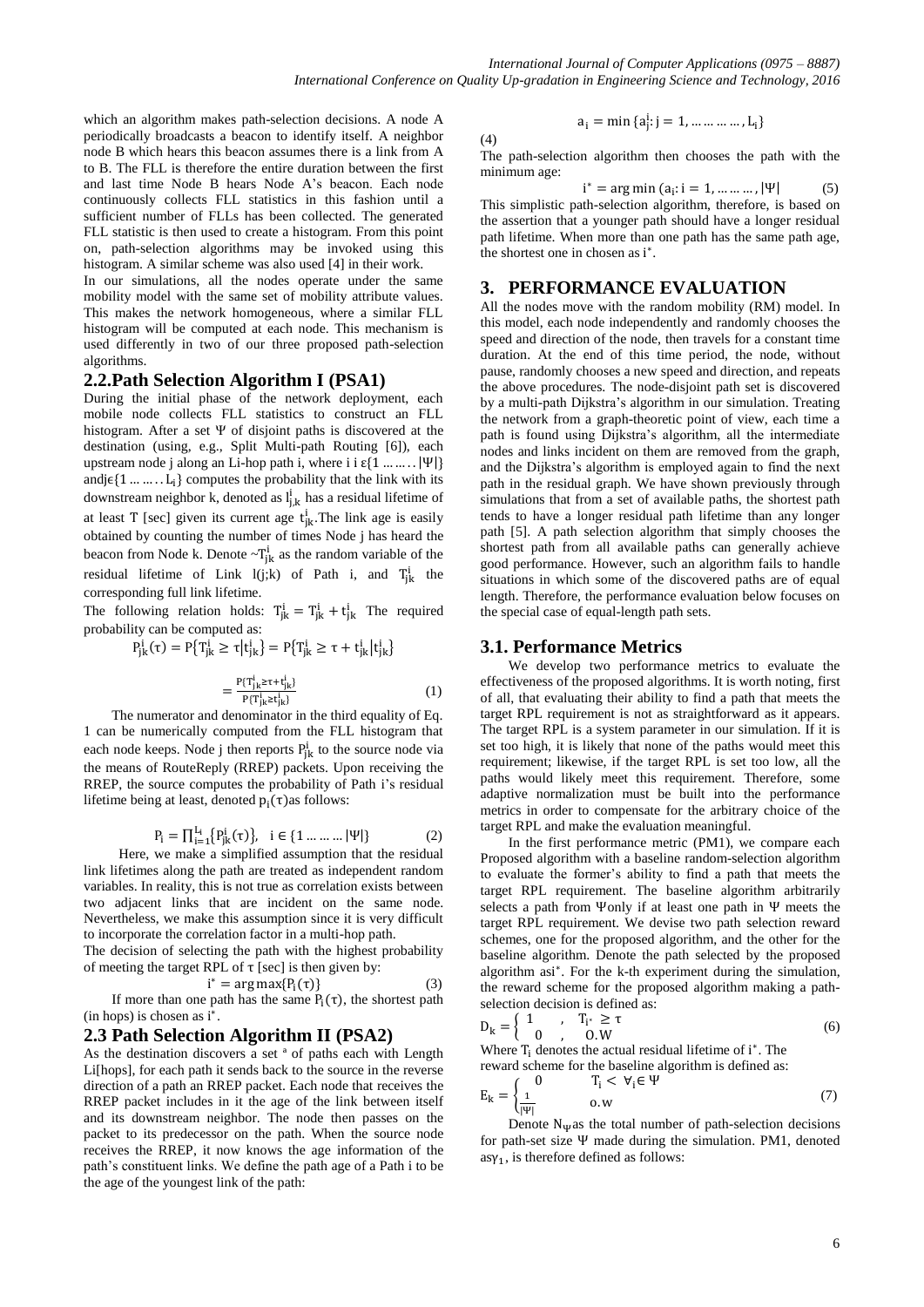$$
\gamma_1 = \frac{\sum_{k=1}^{N\psi} D_k}{\sum_{k=1}^{N\psi} E_k} \tag{8}
$$

The denominator of Eq. 8 is the average number of times the baseline algorithm finds a path that meets the target RPL in the long run, thereby making  $100(\gamma_1 - 1)\%$  the performance gain of the proposed algorithm over the baseline algorithm. It can be seen that the range of values  $\lambda_1$  takes on is  $0 \le \gamma_1 \le$  $|\Psi|$ .

The second performance metric (PM2) evaluates the ability of the proposed algorithm to choose the path with the longest residual lifetime. Since all the paths in Vare nodedisjoint, the probability of randomly selecting a path from that has the longest residual lifetime is  $1/|\Psi|$  In the simulation, an algorithm selects a path  $i^*$  from  $\Psi$ , and all the nodes continue moving until the last path breaks. If it is  $i\alpha$  that breaks the last, the selection decision made by the algorithm is called a success. Denote  $N_{\Psi,s}$  as the number of successes for path-set size  $\Psi$  in the simulation. PM2, denoted by  $\gamma_2$ , is defined as:

$$
\gamma_2 = \frac{\frac{N\psi_{,S}}{N\psi}}{\frac{1}{|w|}} = \frac{|\Psi| N\psi_{,S}}{N\psi} \tag{9}
$$

The range of PM2 is  $0 \le \gamma_2 \le |\Psi|$  with a larger value indicating a greater gain of the proposed algorithm over the baseline algorithm.

# **4. SIMULATION ENVIORNMENT**

To test the performance of cost metric values and to compare with tree based architecture send all packets queued in the send buffer destined for this destination. Observe the performance of cross layer path metric algorithm, simulations are performed using the ns-2 simulator; Here the two ray/ground propagation models are discussed. Simulation parameters are presented in Table I. Then the random waypoint mobility model is used for nodes moving within a 5000m by 5000m area. There are 42 mobile nodes in this scenario and the source node is located in the various end of the network. The transmit range of neighboring node is 200m. Radio model is used as transmission model.

The TCP (Transport Control Protocol) and loss monitor is used as agent. The queue maximum size is 512 packets. The parameters like total energy, residual energy, throughput, packet delivery, end to end delay are considered for the evaluation of performance.

| <b>Simulation Parameter</b>   | <b>VALUE</b>        |
|-------------------------------|---------------------|
| Network area                  | 5000m x 5000m       |
| Number of Nodes               | 42                  |
| Traffic Type                  | <b>CBR</b>          |
| Radio<br>Propagation<br>Model | TwoRayGround        |
| <b>MAC</b> Protocol           | <b>IEEE 802.11</b>  |
| Ad hoc Routing<br>Protocol    | <b>AODV</b>         |
| Proposed Algorithm            | PAODV               |
| <b>Simulation Time</b>        | 20,40,60,80 Seconds |
| Transmit range                | $200 \text{ m}$     |
| Initial energy                | 60 J                |
| Maximum energy                | 240 J               |

TABLE I

#### **5. RESULTS AND DISCUSSION**

We generate a number of simulation scenarios that apply the PMs to each of the three proposed path-selection algorithms. For each scenario, 42 nodes statistics are collected to compute the PMs. In order to maintain consistency of the results, all the algorithms perform path-selection operations using the same statistical data as input.

We also evaluate the performance of the proposed algorithms by comparing  $\gamma_1$  and  $\gamma_2$  obtained in simulation with their theoretical upper bounds (i.e.,  $|\Psi|$ ). We define the ratio of  $\gamma_i$  to  $|\Psi|$  to where i = 1, 2, to be the metric efficiency of Performance Metric i. Similarly, by fixing the path-set size, the metric efficiency decreases as the path length increases. The above evaluation method may also be applied to compute the metric efficiency for PM2. Since the best that any algorithm can do is to achieve 55% performance gain over the baseline algorithm.

*A. Average Energy Consumption* 

The whole simulation time is 80s. The initial energy is given as 60J. The entire graph shown below in Fig.1 for energy consumption of wireless nodes is comparison of PADV and CPAODV algorithm.



**Fig 1: Performance Metric 1 for Path AODV Energy**

#### *B. Throughput*

Throughput is the amount of data per unit time that is delivered from one node to another node via communication link. The throughput is measured in bits/second. In the Fig. 2, throughput of PAODV algorithm for 42 nodes simulation time is 80seconds.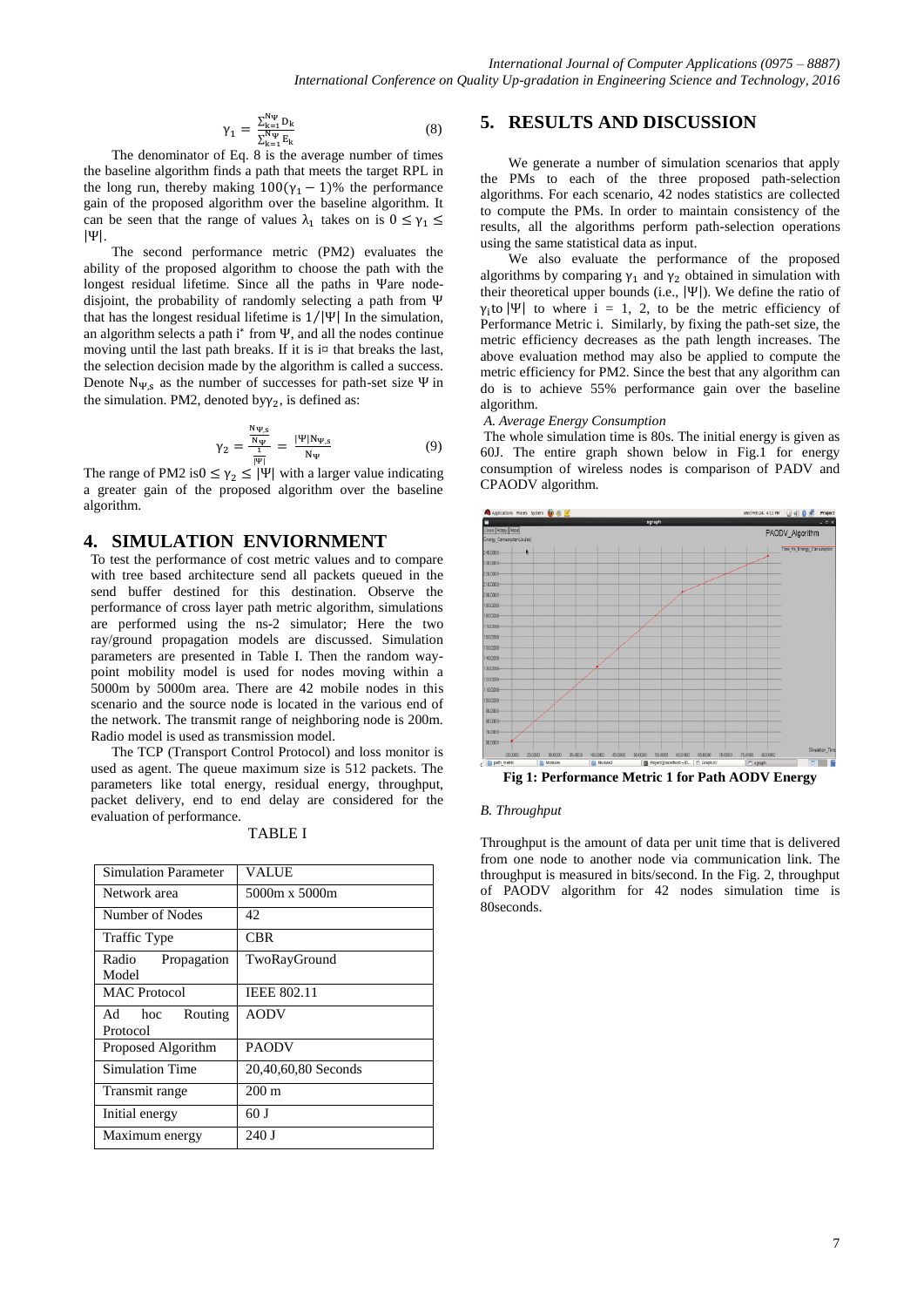

**Fig 2: Performance Metric Throughput 2 for Path AODV Algorithm**

#### *C. End to End Delay*

 The Fig. 3 shows the result for delay for existing and proposed algorithm. The delay is high in PAODV algorithm due to high congestion in the network. But the proposed cross PAODV architecture achieves low delay in high congestion.



**Fig. 3: Performance Metric End to En d Delay for Path AODV Algorithm**

#### *D. Packet delivery ratio (PDR)*

The Fig. 4, Shows the result for packet delivery ratio (PDR) for PAODV and CPAODV algorithm. The CPAOD algorithm achieved high packet delivery at the destination compared to PAODV algorithm. The mechanism is followed to achieve high PDR even though the path is failure.



#### **Fig 4: Performance Metric PDR for Path AODV Algorithm**

The Performance is consistently better at high average speed than at low average speed. Similar results are observed for the other two algorithms as well. This shows that these algorithms perform better in a high-mobility environment than in a low mobility one.

Another interesting observation from the simulation results above is that PSA2 has comparable performance to PSA3 in both the path-selection criteria. Although its performance suffers a little compared with PSA1, PSA2 is a very simple and straightforward algorithm that, unlike PSA1 and PSA3, does not rely on the construction of a FLL histogram in each node; all it requires is the beacon mechanism. This means that PSA2 can be invoked as soon as the network is deployed, without undergoing the initial FLL-collecting phase.

## **6. FUTURE WORK**

Selecting the best path from all the available paths based on mobility-induced residual path lifetime is, to the best of our knowledge, a largely unexplored area of study in MANET research. One of the strengths of the proposed algorithms is that it does not require any sophisticated HW/SW. This simplicity, however, imposes some fundamental limitation on their performance. Our preliminary investigation shows this limitation may be related to the shape of the probability density function of FLL, in which the density of a very large range of FLLs may be approximately modeled by the memory less exponential distribution, which implies that any prediction for FLL that falls in this range given current link age may not be possible. The true cause of this fundamental limitation is currently under further research. For the PSA3, where we consider a path that consists of links neither too old nor too young, there are some open issues to be studied. In particular, we wish to study how to optimally define the boundaries of different FLL groups in a mobile environment that would allow PSA3 to yield better performance.

Furthermore, we are studying new approaches to collect empirical link lifetime statistics that will aid the decision making of path selection, and are working on a new algorithm to investigate its performance potential. We are also developing a testing mechanism that would allow us to evaluate the performance of the class of age-based path-selection algorithms expediently over a wide range of mobility scenarios.